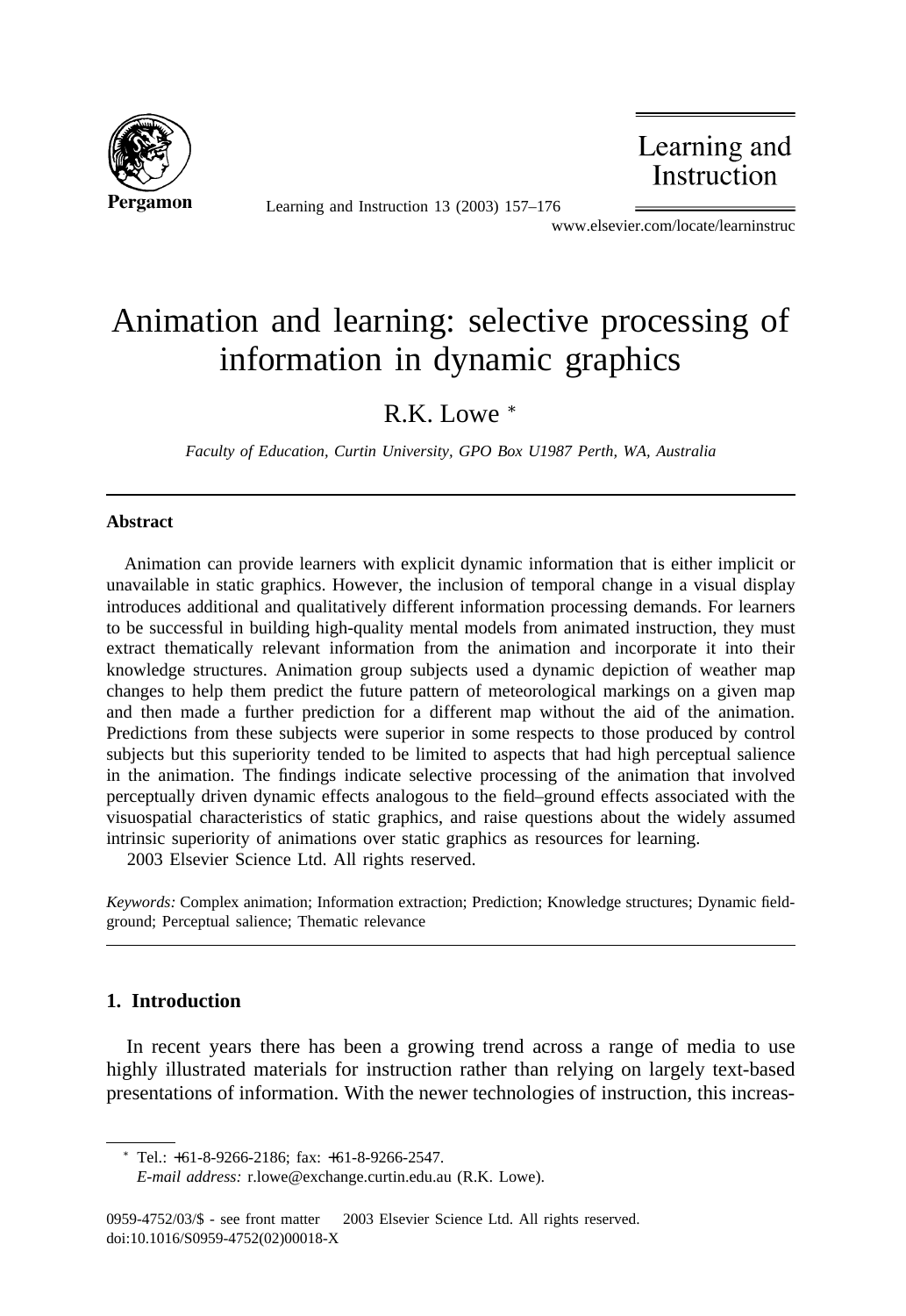ing reliance on pictures as a central part of instruction is not limited to static illustrations but also includes animations (see Rieber, 1994). Further, more and more educational materials seem to prefer graphics to be animated wherever possible. However, this growing preference for animations appears to be based on little more than intuition, and research evidence is beginning to challenge the widespread assumption that animations are intrinsically superior to static graphics (Narayanan & Hegarty, 2000). Evidence is also accumulating that the instructional effects of animations may not always be beneficial (e.g. Schnotz, Böckheler, & Grzondziel, 1999; Schnotz & Grzondziel, 1996). Possible reasons for this lack of benefit include (a) the imposition on learners of excessive information processing demands ('overwhelming') and (b) a reduction in the extent to which learners engage in valuable processing activities ('underwhelming'). With respect to the first of these possibilities, it seems reasonable to suppose that the mere presentation of dynamic aspects does not of itself necessarily benefit learning, particularly if those dynamics are rather involved. Indeed, animations that present very specialised dynamic subject matter having a high degree of visual complexity may actually have negative consequences for learners who are novices in the depicted domain, because they are so demanding for them to process. There is already evidence with respect to sophisticated spatial tasks that beginners need less spatially complex forms of instruction (e.g, Kirby & Boulter, 1999). The investigation reported in this paper focuses upon underlying requirements for learning with complex animation: the extraction of information from such a display and its incorporation into the learner's knowledge structure.

# *1.1. Controlling cognitive load*

There has been considerable interest recently in how to present illustrated information to learners in ways that avoid cognitive overload (Sweller & Chandler, 1994). Investigations with both conventional print materials and the newer forms of presentation such as multimedia have examined the effects of various spatial and temporal arrangements on learning outcomes (e.g., Mayer, 1994, 1997; Mayer & Anderson, 1991). Typically, the concern has been with how pictorial and verbal information can be coordinated so that a presentation facilitates rather than impedes their effective integration by the learner. An important theoretical consideration underlying much of this work is the issue of minimising split-attention effects, in which attention to one type of presentation component may result in information being missed in a different, accompanying presentation component (Mayer & Moreno, 1998). This notion also appears to be useful when considering how the nature of dynamic graphics could affect learning from animations.

The essential instructional characteristic that distinguishes dynamic from static graphics is their capacity to depict temporal change directly. A consideration of the perceptual and cognitive implications of this direct depiction of change suggests that with some animations, learners may face higher levels of cognitive load than would be expected for static alternatives (Lowe, 1999a). Animations in general typically incorporate three main types of change in their component graphic entities: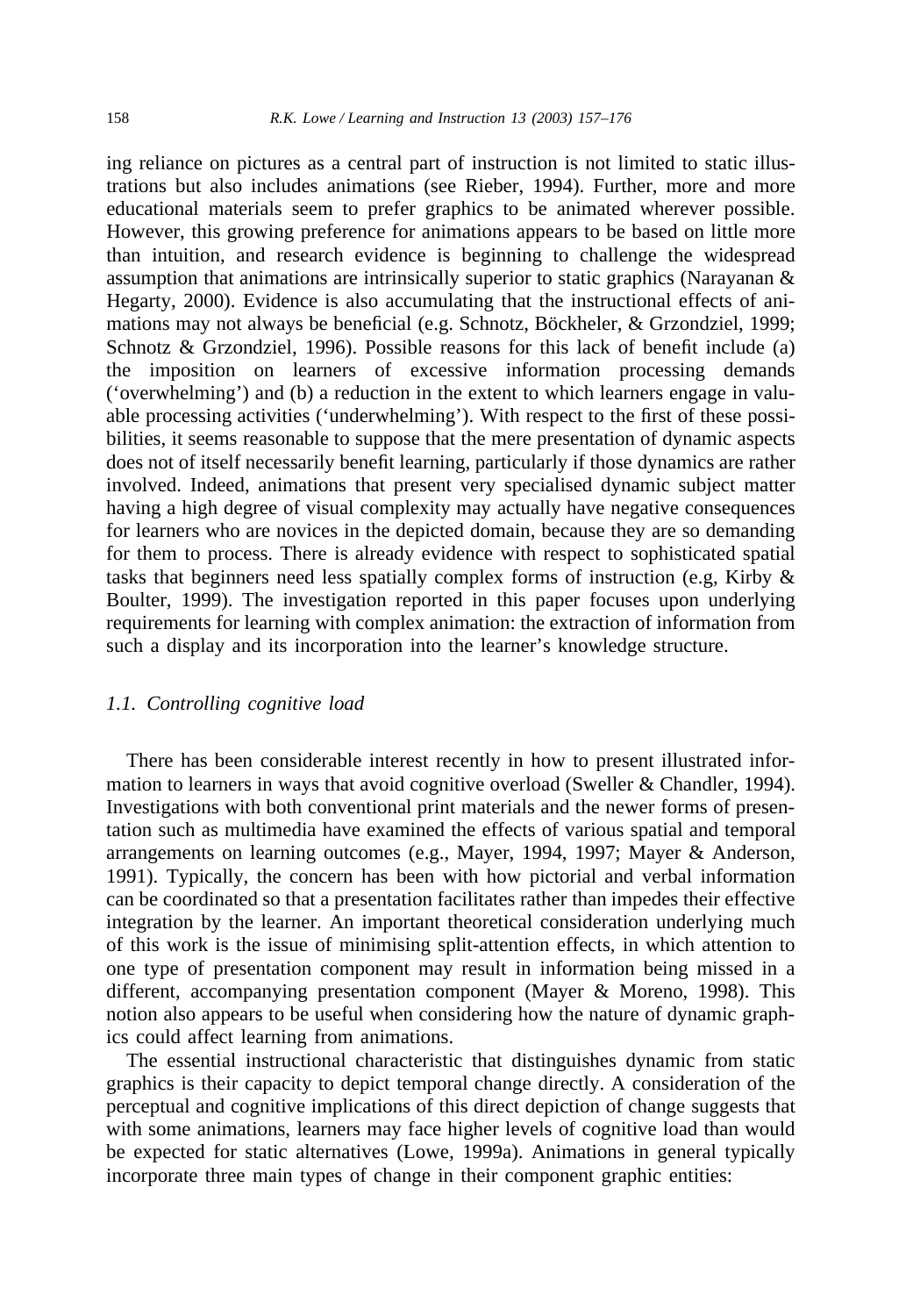- Form changes ('*Transformations*') that involve alterations to graphic entities with respect to properties such as size, shape, colour and texture;
- Position changes ('*Translations*') that involve the movement of whole entities from one location to another and can be perceived with respect to the border of the animation or other material within the animated display;
- Inclusion changes ('*Transitions*') that involve the appearance or disappearance of entities (either fully or partly). This can occur in various ways such as entities edging in and out of the display at its borders, or entities being added or removed in other parts of the display.

There is a possibility that an *intra*-representation split-attention effect, analogous to the *inter*-representation effect described for picture–text combinations, may actually occur *within* the pictorial material of an animation itself. Consider an animation that depicts a complex referent via numerous pictorial components, each one engaged in its own regime of dynamic change. In this high-demand situation, a type of splitattention effect would seem possible between the different pictorial components, so that full attention to one part of the display would result in neglect of information in other regions. Such exclusive direction of attention would probably also prejudice learners' capacities to build the connections between various parts of the display that are necessary for relating the individual fragments of information into a coherent, meaningful whole (cf. Mayer & Anderson, 1992).

## *1.2. Animation and mental models*

The animation that is the focus of the research reported here was developed with the aim of helping beginning students of meteorology improve their interpretation of static weather maps, so that these maps would be more useful to them as tools for learning about their domain of study (Lowe, 1995). Previous investigations revealed a range of problems these students had in making effective use of weather maps, many of which could be attributed to their lacking certain aspects of the domain-specific knowledge that are central to the way meteorological professionals 'read' these specialised depictions (Lowe, 1993, 1994a, 1996). A particularly critical knowledge deficiency appeared to involve basic meteorological dynamics. Being able to make plausible predictions and inferences from a given weather map is an important part of using weather maps as a way to learn about meteorology. A theoretical explanation of such capacities in terms of mental models assumes that they are the result of 'running' a suitable model forwards or backwards to generate a later or an earlier state of the subject matter (Johnson-Laird, 1983). However, generation of a meteorologically appropriate prediction or inference from a weather map would rely on the individual being able to construct a mental model of sufficient quality from the given information. Such a model would have to include not only appropriate tokens to represent the meteorological entities depicted on the map, but also an effective representation of the dynamics of those entities. In particular, it would have to contain relevant, comprehensive, and accurate information about how the markings comprising a weather map change over time.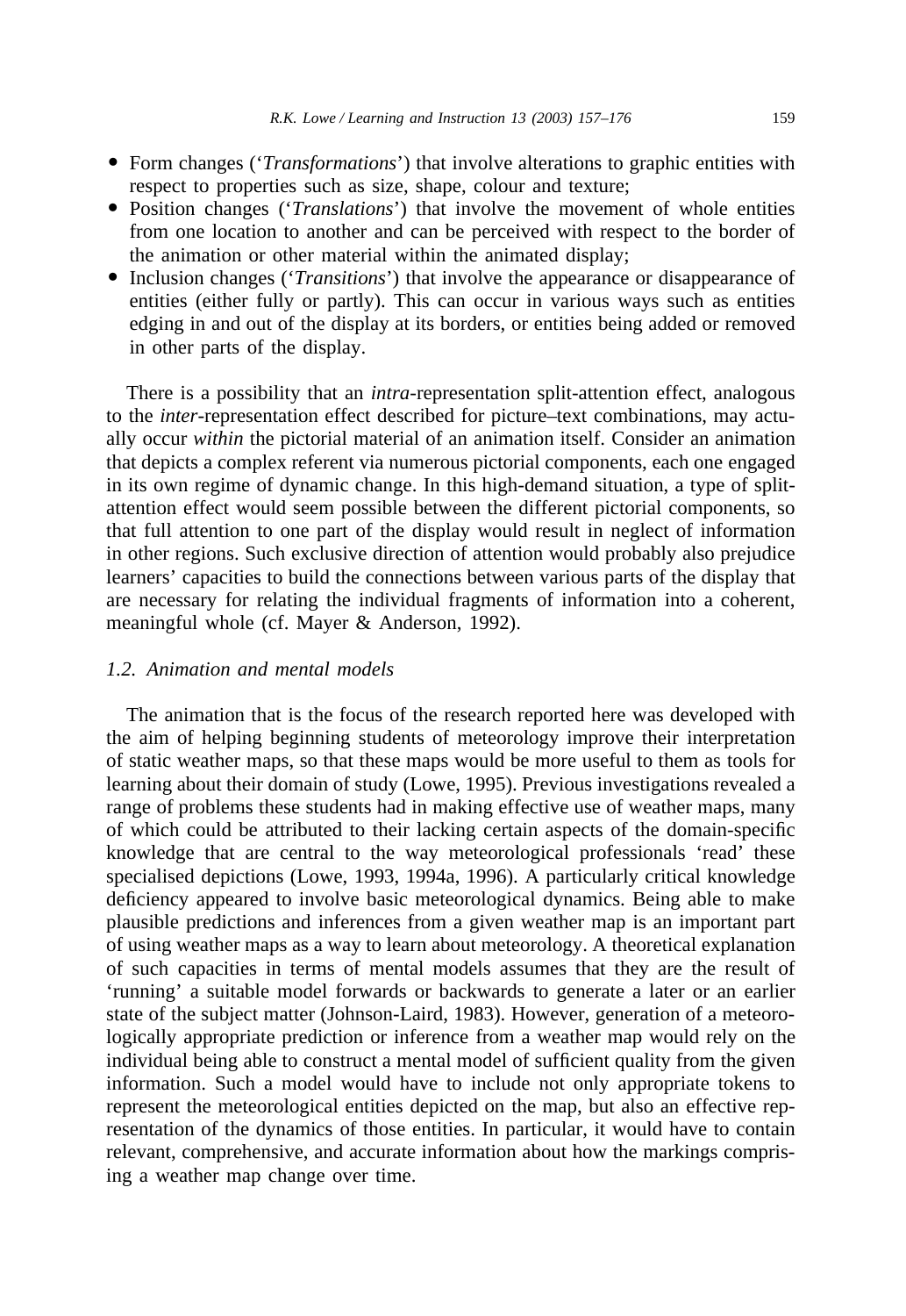Previous investigations of students' capacities to make predictions from given static weather maps suggested that the mental models they generated were based upon very rudimentary, undifferentiated, and flawed conceptions of meteorological dynamics (Lowe, 1999b). In particular, changes of position were applied to weather map markings incorrectly and in a highly over-generalised manner that treated all meteorological features and regions of the weather map in much the same fashion. When these domain novices generated a prediction from a given map, they tended to move all meteorological features from west to east en masse irrespective of the type of feature concerned. Further, the predictions indicated a resistance on the part of these subjects to make changes to the form of meteorological markings; when form changes were made, they appeared to be the result of a preoccupation with low-level graphics-based pragmatic issues and the application of everyday informal knowledge about the weather rather than a concern with higher-level meteorological considerations (Lowe, 1994b). In reality, the dynamic behaviour of different types of meteorological features is highly individualistic and is reflected in different alterations over time in the size, shape and orientation of the markings that depict those features. In order to generate a mental model of sufficiently high quality for dealing with this complexity, an individual would need a knowledge base that adequately represents these broad dynamic characteristics. The purpose of the interactive weather map animation that is the focus of the present investigation was to help students develop this type of knowledge base by explicitly portraying the required dynamic information and allowing them to explore the dynamic relationships involved. However, the success of such an approach is contingent upon students being able to both extract this information from the animation in an effective manner and properly incorporate it into their knowledge structures for subsequent use in building higher-quality mental models.

## *1.3. Nature of weather map animation*

Consideration of the character of the weather map animation used in the investigation reported here highlights the processing demands faced by subjects participating in this study. The animated display consists of an array of markings and symbols that change in a coordinated manner as the animation proceeds. The most prevalent types of change occurring in this animation are those in the position and form of the markings and symbols (translations and transformations). However, there is considerable diversity across the set of graphic elements comprising the display in the nature and extent of these changes. With respect to changes in position (*extrinsic* change), characteristic motions of graphic elements range from almost static to relatively rapid (but the speed of individual elements can also vary from time to time, depending on the particular meteorological context). With respect to changes in form (*intrinsic* change), there are different degrees of flexibility in the way that various types of elements internally reconfigure over time. The elements representing some aspects of the meteorological situation are continually altering their size, shape and orientation whereas others remain relatively unchanged. From a meteorological perspective, there is no simple connection between these various changes in the graphic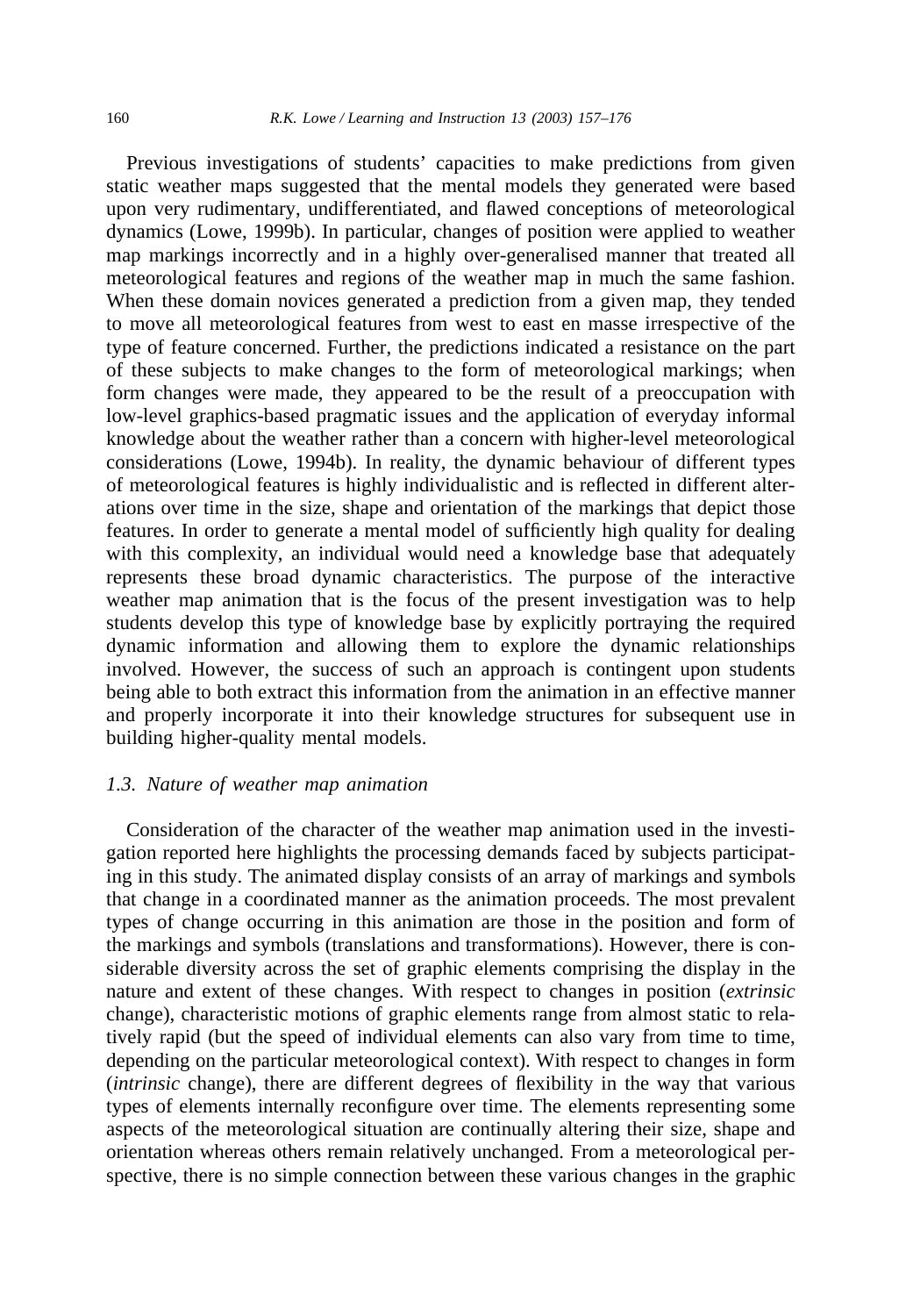representation of the depicted situation and the implications for the weather conditions. In other words, large and obvious changes in form or position are not necessarily of particular meteorological significance, whereas much more subtle changes may be of great significance. This means that the 'raw' perceptual character of the dynamics is not of itself a reliable or comprehensive guide to thematic relevance.

# *1.4. Extracting information from animation*

A previous study explored the types of information that were extracted from a weather map animation by subjects (working in pairs) who had no specialist knowledge about meteorology (Lowe, 1999a). Simplification and cuing facilities targeting selected fundamental meteorological features were included in this animation with the intention of enhancing learning. Subjects' written records indicated that they tended to extract both visuospatial and dynamic information on the basis of perceptual salience rather than thematic relevance. Extraction of information from the animation appeared to depend on the level of dynamism of the display components. Graphic entities that exhibited pronounced changes (particularly in position) during the course of the animation tended to be noted more frequently than less dynamic aspects of the presentation. For those entities that were the focus of attention, there was little evidence in subjects' records of the complex interrelationships involved in their spatial and temporal structuring. These findings were accounted for in terms of subjects' lack of domain-specific knowledge and consequent adoption of a domain-general approach for controlling cognitive load, in order to cope with the high level of demands imposed by the complexity of the animated material involved. However, the field study context of that investigation imposed constraints on several aspects of the data collection.

The main output generated from the previous study was *written* description of how various aspects of weather map patterns change over time. It is possible that this form of subject response somewhat limited the scope of information recorded as having been extracted from the animation. Perhaps a more comprehensive and appropriate reflection of the information subjects extracted would be obtained by requiring them to respond in a way that more closely matched the form of information presented in the animation (i.e. eliciting drawn rather than written responses). In the previous study, subjects' reliance on written rather than drawn records may have been because verbal expression of such information is a more convenient way for capturing generalisations about the behaviour of meteorological features that are embodied in the animation. It may also simply have been a matter of preference. However, the transformation into verbal format of information originally presented in graphic format has the potential to introduce mediating effects that could constrain data collection. For example, visuospatial changes that are readily perceptible but awkward to describe in words may be omitted from subjects' records. Further, verbal descriptions may concentrate on 'events' (more active aspects of the display where something obvious is happening), rather than on less foregrounded aspects of the display that effectively constitute a context for the action. This would be analogous to the way that the backgrounds in animated cartoons produced for entertainment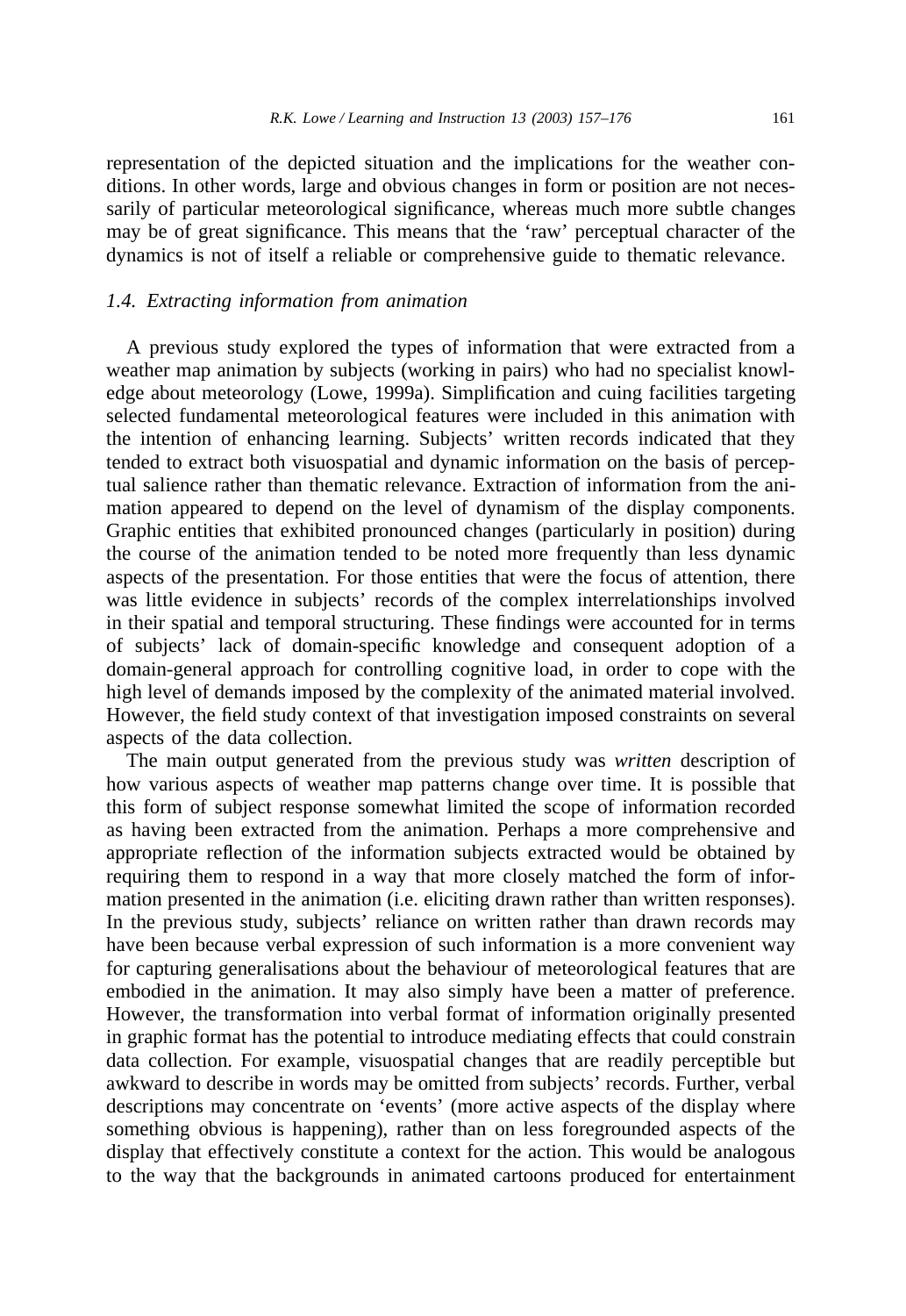are subservient to the main action. In giving a verbal description of such a cartoon, we are unlikely spontaneously to give much emphasis to details of the action's context, unless for some reason it is especially salient.

The data collection in the previous study was also confined to the *products* of subjects' exploration of the animation and did not incorporate any *process* measures. In addition, the investigation did not require subjects to make predictions after studying the animation (which could have provided a basis for considering possible relationships between the information extracted and mental model quality). Further, the task completed by subjects involved them in compiling information from the animation that they considered would be *generally* useful for making predictions. This was a rather decontextualised activity in which subjects had to anticipate their likely needs for the making of a prediction, a task that the subjects involved were unlikely to have attempted before. Instead of interrogating the animation with the demands of a familiar task in mind, subjects had to extract information in anticipation of a hypothetical situation.

In the present study, a more controlled investigation environment was employed with the intention of addressing the limitations described above. On this occasion, subjects worked individually with a version of the animation that contained no simplification or cuing. Subjects' exploration of the animation was directed towards a quite specific and immediate learning task involving drawing a prediction of how a given weather map changed over time. The requirements of this learning task corresponded closely with those of a later application task (also a drawn prediction) designed to evaluate the effect of the animation on the quality of subjects' mental models. Data in the form of the maps produced during the learning and application phases of the investigation were supplemented with records of subjects' drawing actions during both phases.

The issues that are the focus of the present research are closely related to those from the previous study. However, this research also explored the degree to which the extraction of information from the animation during learning is reflected in the performance of a later application task that is assumed to provide an indication of the quality of the mental model developed (i.e. the extent to which it incorporates features of meteorological relevance and the accuracy with which those features are represented). The research addresses the following specific questions regarding the way that meteorological novices learn from the weather map animation:

- (a) What characteristics of displayed information are most influential in determining how readily it is extracted from the animation?
- (b) Is the type of information extracted from the animation appropriate for constructing a high-quality mental model?
- (c) How well is information from the animation retained and incorporated into knowledge structures as a resource for mental model construction?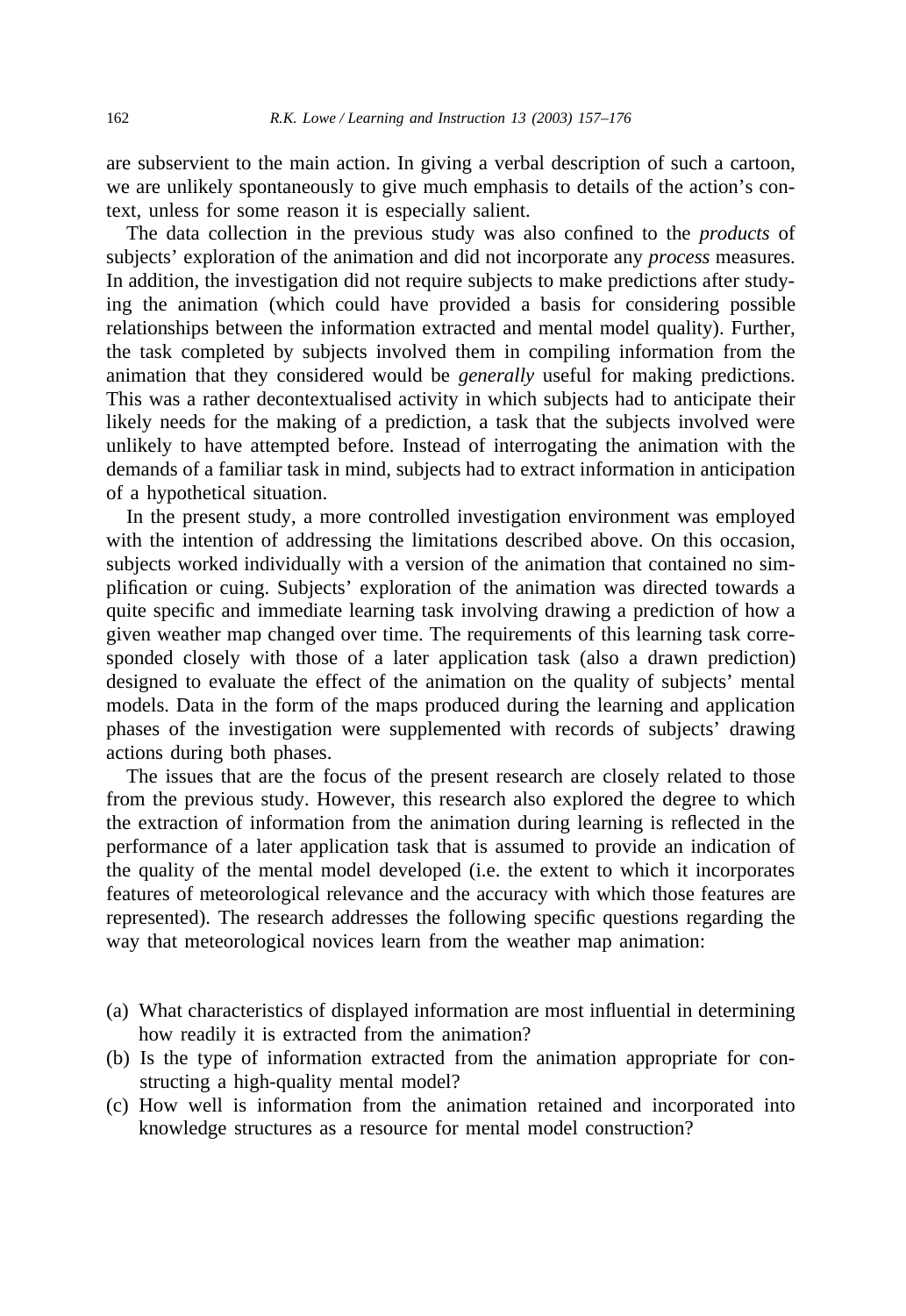## **2. Method**

Subjects in the animated training group were 12 undergraduate students from the Faculty of Education at Curtin University with no special knowledge in meteorology who participated for partial course credit. A control group who received no training were a further 12 subjects drawn from the same population. Allocation to groups was by random selection.

Subjects in the animation group undertook two successive weather map-related tasks: a learning task and then an application task. For both of these tasks subjects were provided with a weather map (an 'original') and requested to draw on a separate blank map the pattern of meteorological markings they predicted would occur 24 hours later than those shown on the original map. The two different maps used in these successive tasks will be identified as originals 'A' and 'B', respectively. During the learning task only, subjects used a computer-based interactive animated weather map sequence to support their prediction drawing. Upon completion of the learning task, each subject in the animation group undertook the application task. For that task, subjects were given original 'B' and asked to apply what they had learned from the learning task in drawing a 24 hour prediction based on that map. While completing both tasks, subjects' drawing actions were recorded on video.

In summary, the stages in the animation group procedure were as follows:

- 1. *Learning task:* Original 'A' used with the animation to draw prediction 'A'.
- 2. *Application task:* Original 'B' used without the animation to draw prediction 'B'.

Although they depicted similar seasonal phenomena, neither of the original maps formed part of this animation (having been selected from maps originating in years other than the period depicted). Instructions to the subjects emphasised that their purpose was to use the learning task to prepare for the subsequent application task in which they would be asked to draw another prediction from a different original weather map, but on that occasion without the support from the animation. The two original maps used in the study were both A4 sized Australian summer weather maps that shared the same typical seasonal structure overall but differed in various ways as to their local particulars. For example, original map 'A' contained a cyclone in the ocean to the north east, a feature not present in original map 'B'.

The animation that supported subjects during the learning task showed how the pattern of meteorological markings on a typical sequence of Australian summer weather maps changed over a seven-day period. It was designed as an instructional simulation that provided subjects with very extensive direct control over the rate at which its component information was displayed and its display direction. Subjects were instructed to use information available in the animation to help them complete prediction 'A'. They were shown how to interact with the animation to run it forwards and backwards at different speeds, either to view continuous change in the meteorological pattern or to examine frames in a more detailed step-wise fashion. Because their ultimate task was to predict changes expected to occur over a 24-hour period, subjects were given explicit instruction in how to run the animation forward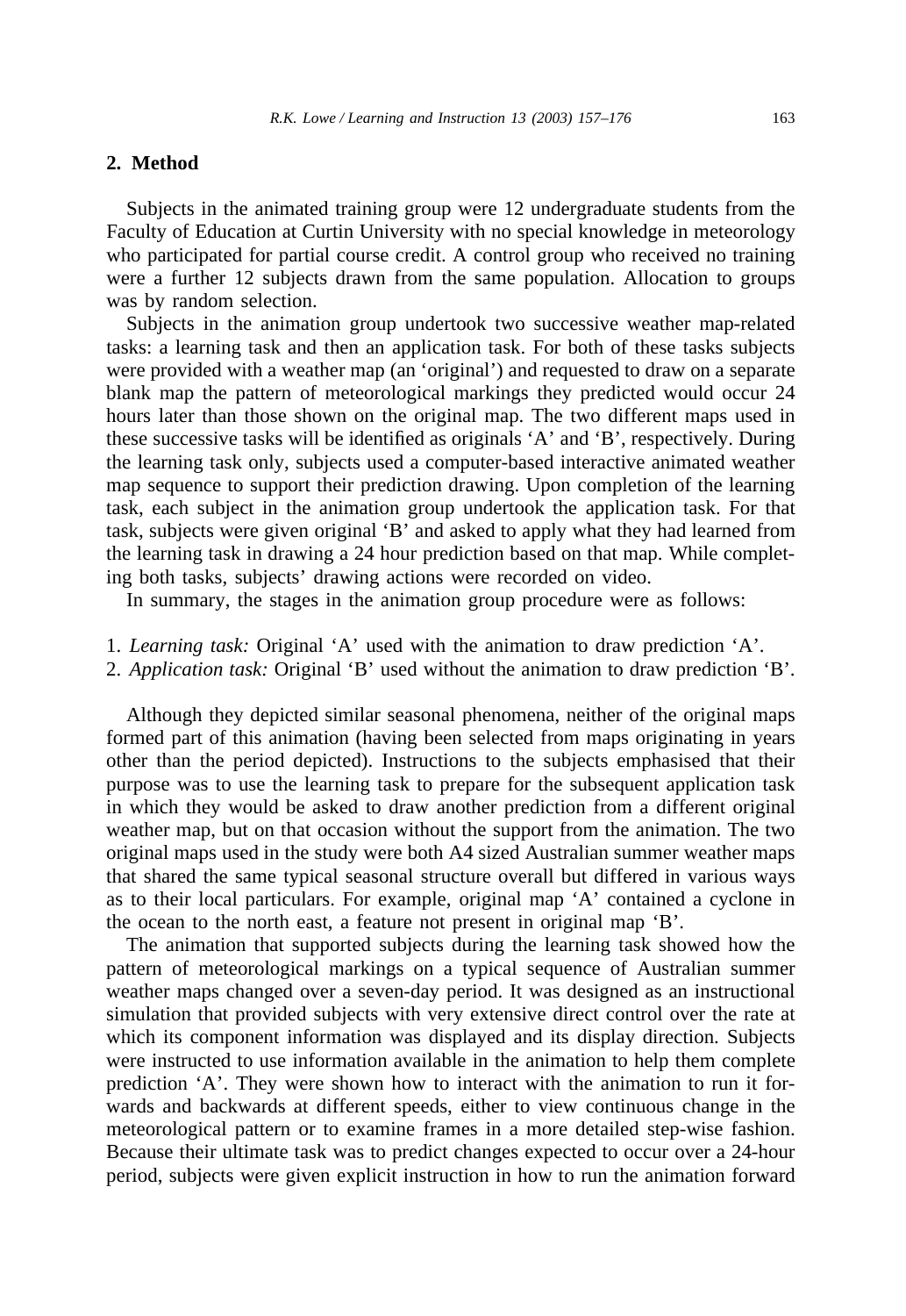or backward by exactly 24 hours (for any portion of the total seven-day sequence). Before beginning the learning task, subjects practised with the animation until they were fluent in the required operations.

The control subjects were presented with original 'A' without the animation and asked to draw on a blank map the pattern of meteorological markings they would expect to appear 24 hours later than those shown on the original map.

After completion of their prediction tasks, both groups of subjects completed a further task in which they were given original map 'A' and asked to rate the relative extent to which they expected changes to occur over a 24-hour period in (a) the position and (b) the form of all meteorological markings on the map  $(1 =$  little or no change;  $5 = \text{very great change}$ ).

### **3. Data analysis**

A fundamental intention of the data analysis was to determine from the learning phase responses the bases upon which the animation group subjects extracted information from the animation about how a weather map changes over time. Of particular interest was how well they were able to capture information that differentiated amongst the various meteorological features with respect to their changes in position and form. A related issue is that of what aspects of the information extracted during interaction with the animation became incorporated into knowledge structures, such that they could be called upon in building a mental model that better addresses the dynamic nature of meteorological systems. For this reason, comparisons of performance on the learning task and application task are required.

Although in a rudimentary sense weather maps are comprised of individual graphic markings, the specific meaning of each marking in this context depends on the meteorological feature of which it forms a part. If data analysis were to be confined to no more than a detailed marking-by-marking comparison on a purely graphic basis, this would neglect structural aspects of fundamental meteorological significance such as the broader patterning of markings. For this reason, rather than only dealing with markings on an individual basis, the analysis of subjects' predictions was based upon a set of meteorologically significant macro features (as determined from a consultant professional meteorologist's 'model answers'). In most cases, each of these features was comprised of several markings. The production order for a specific feature was recorded by noting the position in the overall drawing sequence of the first-drawn component marking of that feature. For example, with a high pressure cell, this could be any one of the following: (a) the main cell isobar, (b) the 'X' marking its centre, or (c) the 'H' labelling it as a high-pressure region.

Observations of animation subjects during the learning task showed that their general approach to using the animation for making predictions involved the following broad processes for each marking or group of markings:

- Inspect the animated display;
- Notice a specific marking or marking group;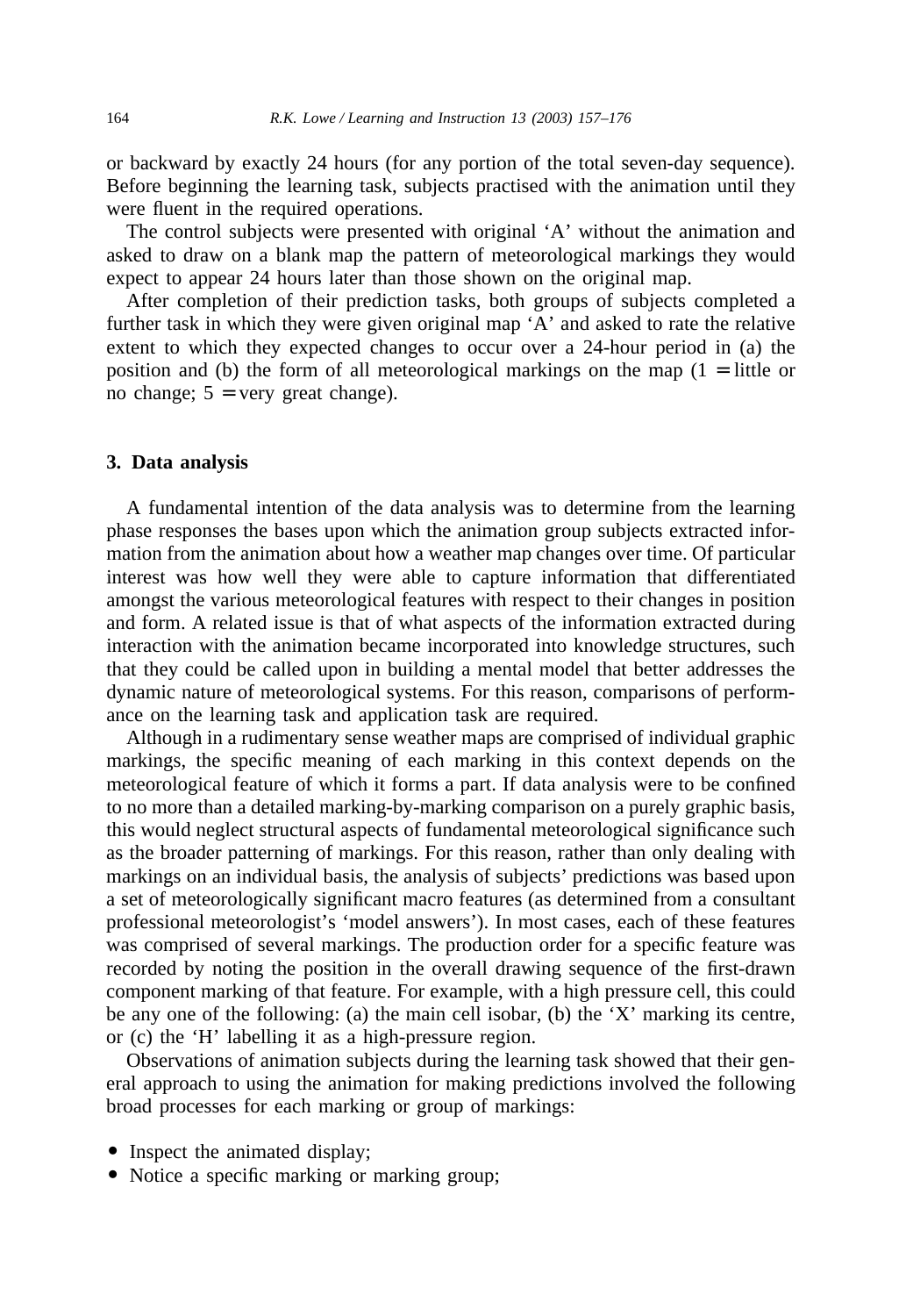- Locate a corresponding marking or group on the original map;
- Analyse the behaviour of the noticed marking or group over time;
- Refer to animation and original while drawing a predicted version of the marking or group.

The order in which meteorological markings were drawn in the learning task was taken as an indication of the priority they were given during the process of extracting information from the animation. By this assumption, markings produced earlier in the drawing sequence indicated the types of information in the animation that attracted selective attention before those produced later. A possible caveat with this interpretation is that subjects' drawing orders may also have been modulated by their judgements about how demanding it would be to generate a satisfactory prediction for each marking. However, observations of subjects' actions during the learning task suggested this was unlikely.

Measurements of the changes in position and form of features were made on the basis of a sub-set selected from the total group of meteorological markings present on the original maps. The selection of these markings was based upon their capacity to act as indices for meteorologically important weather map features while providing sufficient points of comparison across the collected data. Indicators of the position and form of selected markings from the predictions drawn during the learning and application phases were based on properties of a bounding box constructed to enclose each marking (Fig. 1). An indication of a feature's overall change in position was obtained by comparing the coordinates of the centre of its bounding box in the original and prediction maps; an indication of its change in form was obtained from the lengths of sides of the bounding box.



Fig. 1. Example of animation group prediction for map 'A' showing use of bounding box (aligned to map borders) as basis for measurement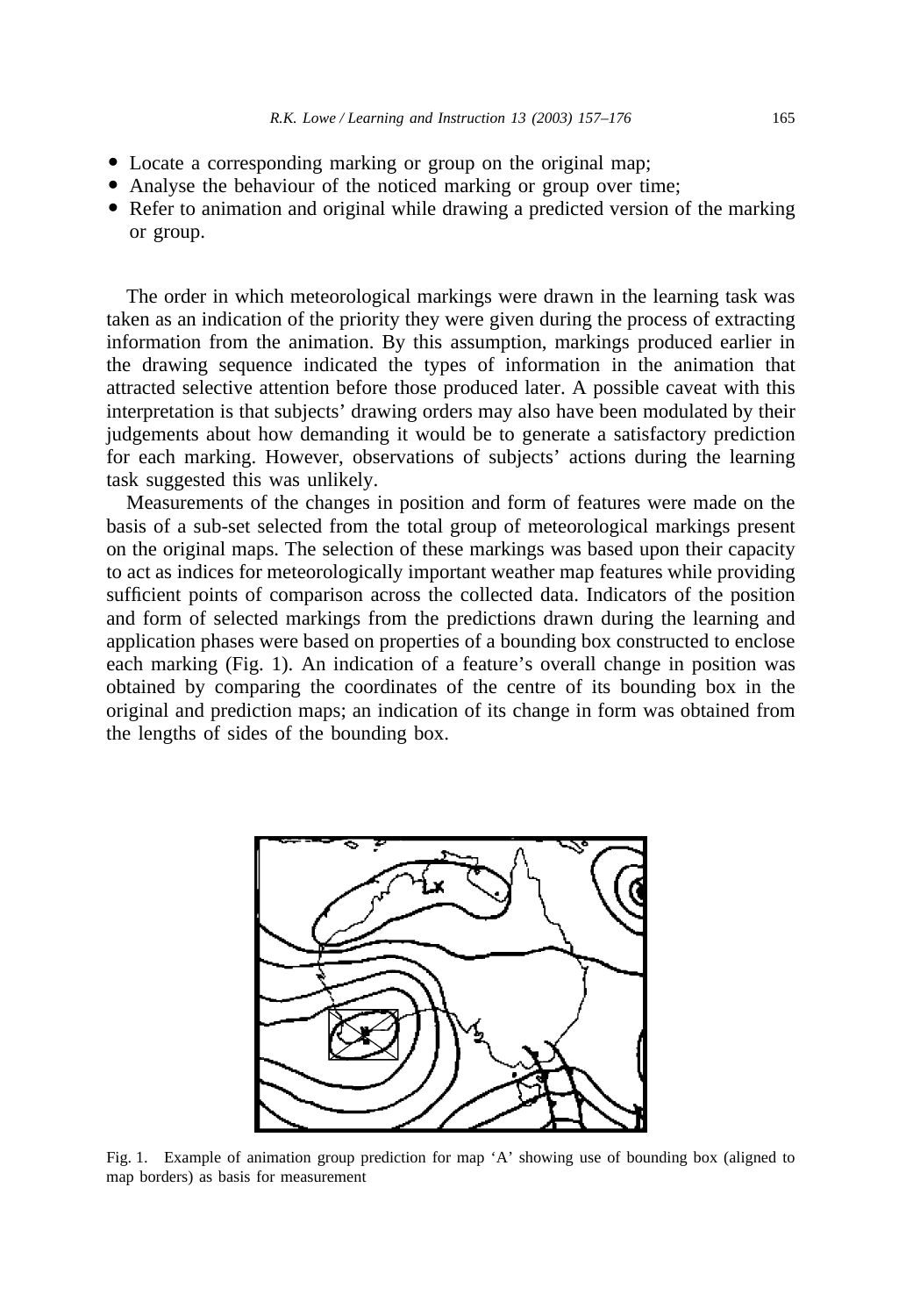

Fig. 2. Meteorological features on original map 'A'.

## **4. Results**

#### *4.1. Drawing sequence*

Animation group subjects' drawing of the predicted pattern of meteorological markings involved discontinuous production of graphic elements. The overall effect was the generation of chains of subgroups of markings segmented via pauses (see also Lowe, 1993). Fig. 2 identifies meteorological features that correspond to these subgroups.

The learning task drawing sequence is summarised in Table 1, which shows mean drawing orders for the subgroups and the associated ranks. The early-drawn features tend to differ in two broad ways from those drawn later. The first of these differences concerns the fundamental visuospatial characteristics that these features possess, irrespective of their dynamic qualities. The second difference concerns the nature and extent of their change over time. The sequence in Table 1 reflects a tendency for the types of features with visuospatial characteristics that make them perceptually

| Mean drawing order |  |
|--------------------|--|
| 5.8(6.1)           |  |
| 7.4(7.1)           |  |
| 8.3(5.5)           |  |
| 11.3(5.4)          |  |
| 15.9(5.3)          |  |
| 16.0(5.3)          |  |
| 17.3(4.5)          |  |
| 17.6(7.1)          |  |
|                    |  |

Table 1 Learning task drawing sequence

Standard deviations in parentheses.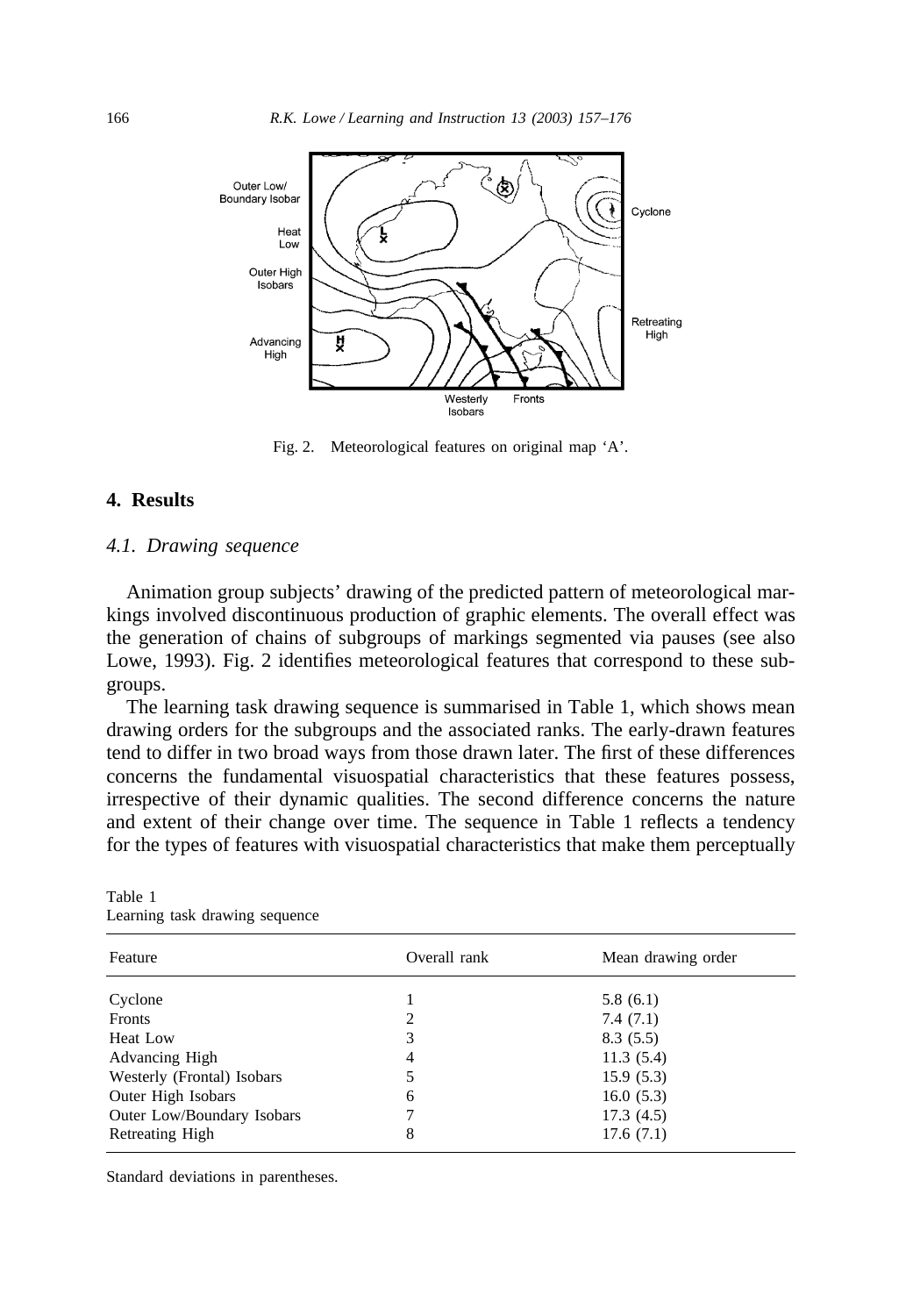more coherent and compelling to be produced earlier than those that are less well defined. However, there is in fact no necessary relationship between the perceptual properties of these features and their meteorological importance. Indeed, it is often the case that relatively inconspicuous aspects of a meteorological pattern are highly significant indicators of the likely weather conditions in a specific region. For example, markings such as the visually unremarkable isobars that 'fill in' the area between other more perceptually salient features of a map typically provide professional meteorologists with key insights into present and future conditions.

Fig. 3 shows that the first four features drawn tended to be those that in the animation either appeared as closed figures (Cyclone, Heat Low and Advancing High) or had a highly distinctive appearance (Fronts). In addition, these early-drawn features had a distinctive dynamic character that contrasted with the 'background texture' provided by the map's other markings. Thus the Advancing High and Fronts are features that move rapidly across the display area while maintaining a high degree of visual coherence. In contrast, the Heat Low stays relatively stationary overall but nevertheless exhibits pronounced dynamic contrast with its surroundings because it undergoes considerable internal change (in size and shape). Compared with the perceptually compelling changes in position or form of these first three early-drawn features, the Cyclone remains almost unchanged. However, this confers it with a different type of dynamic contrast in which it stands out as a static and structurally stable feature against an overall background texture of change in the rest of the map.

Fig. 4 shows the features drawn later in the learning sequence. With the exception of the Retreating High, these remaining features are isobars that occupy the space between or around the early-drawn features shown in Fig. 3. The early-drawn features could therefore be considered as a core for the arrangement of most of the markings added subsequently. The Frontal, Outer High and Outer Low/Boundary Isobars shown in Fig. 4 do not constitute discrete visual 'objects' in the animation but rather act more like a dynamic background texture that appears to adjust to changes in the more perceptually compelling features. The Retreating High is a feature that in the



Fig. 3. Early-drawn features.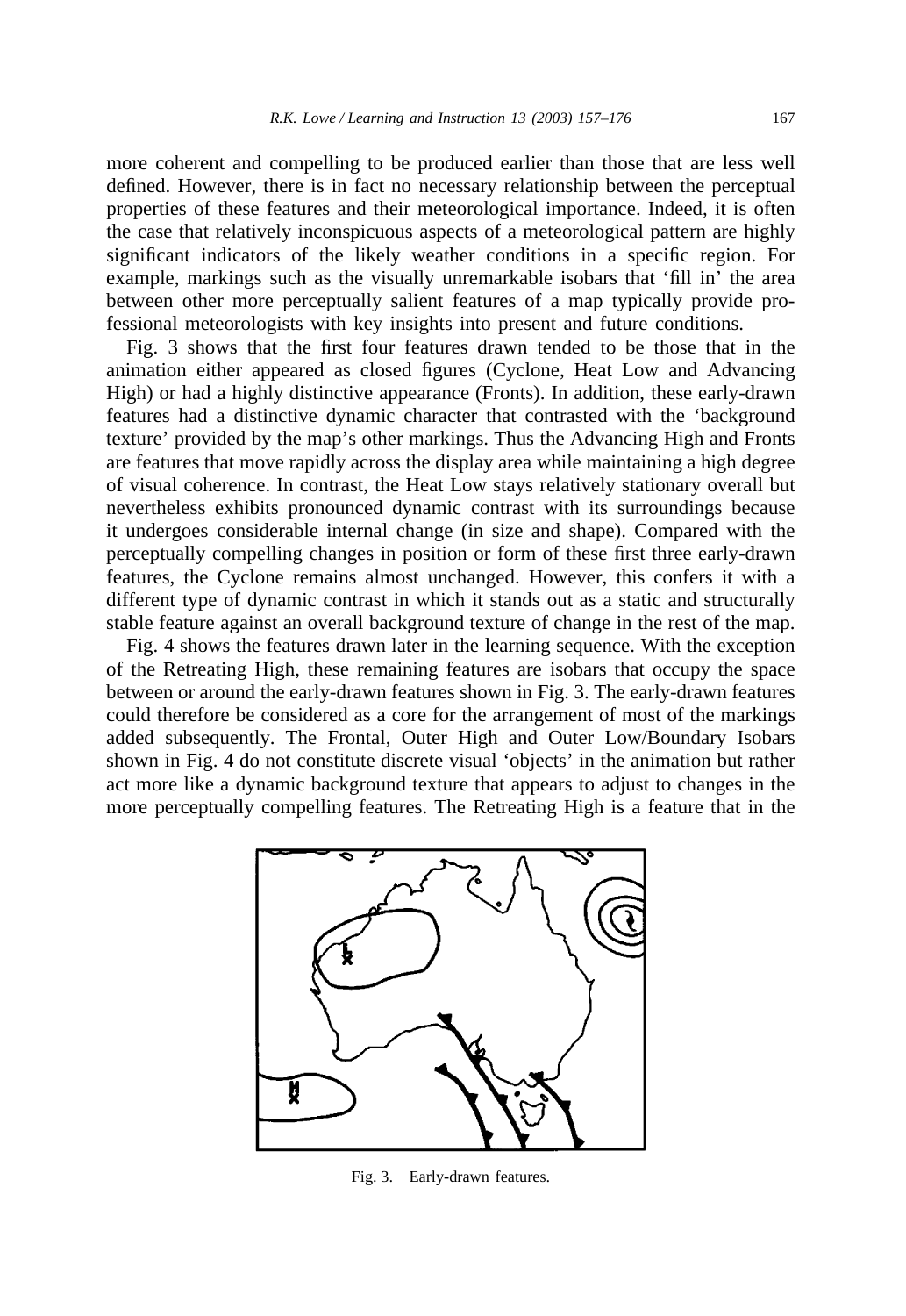

Fig. 4. Later-drawn features.

animation is relatively 'short-lived' in terms of its activity on the screen (compared with the other features that are far more persistent). Despite their relative neglect, these later-drawn aspects contain vital dynamic meteorological information which, although perceptually subtle, can be no less important than that associated with earlydrawn aspects. Together, these less conspicuous features cover a major proportion of the Australian region and are essential in forecasting the area's weather.

In summary, relatively persistent features that contrast markedly with the visual context of the overall pattern of markings tended to be produced earlier in the learning sequence. This contrast can involve both visuospatial and dynamic characteristics of the features concerned.

## *4.2. Position and form changes*

For the purpose of comparing changes made from originals 'A' and 'B' to their respective predictions, six index markings common to both these maps were selected (Advancing High Outer Isobar, Advancing High Inner Isobar, Westerly Isobar, Trailing Cold Front, Retreating High, and Heat Low). The basis for selecting these markings was that they are indicative of major meteorological features comprising the original weather maps. Tables 2 and 3 present illustrative examples of the types of changes that subjects made in the original position and form of these index markings. The position changes are illustrated by alterations in the mean locations of the centres of marking bounding boxes between the original and its corresponding prediction. These location changes are reported with respect to the X and Y axes of the map (i.e. west–east and south–north).

Table 2 shows the mean centre changes for the animated group (predictions for originals 'A' and 'B') and the control group (prediction for original 'A' only). For position change in the X direction, Mann–Whitney tests showed that there were significant differences between the animation and control groups for the Heat Low and Cyclone. For their prediction from original 'A', control subjects tended to move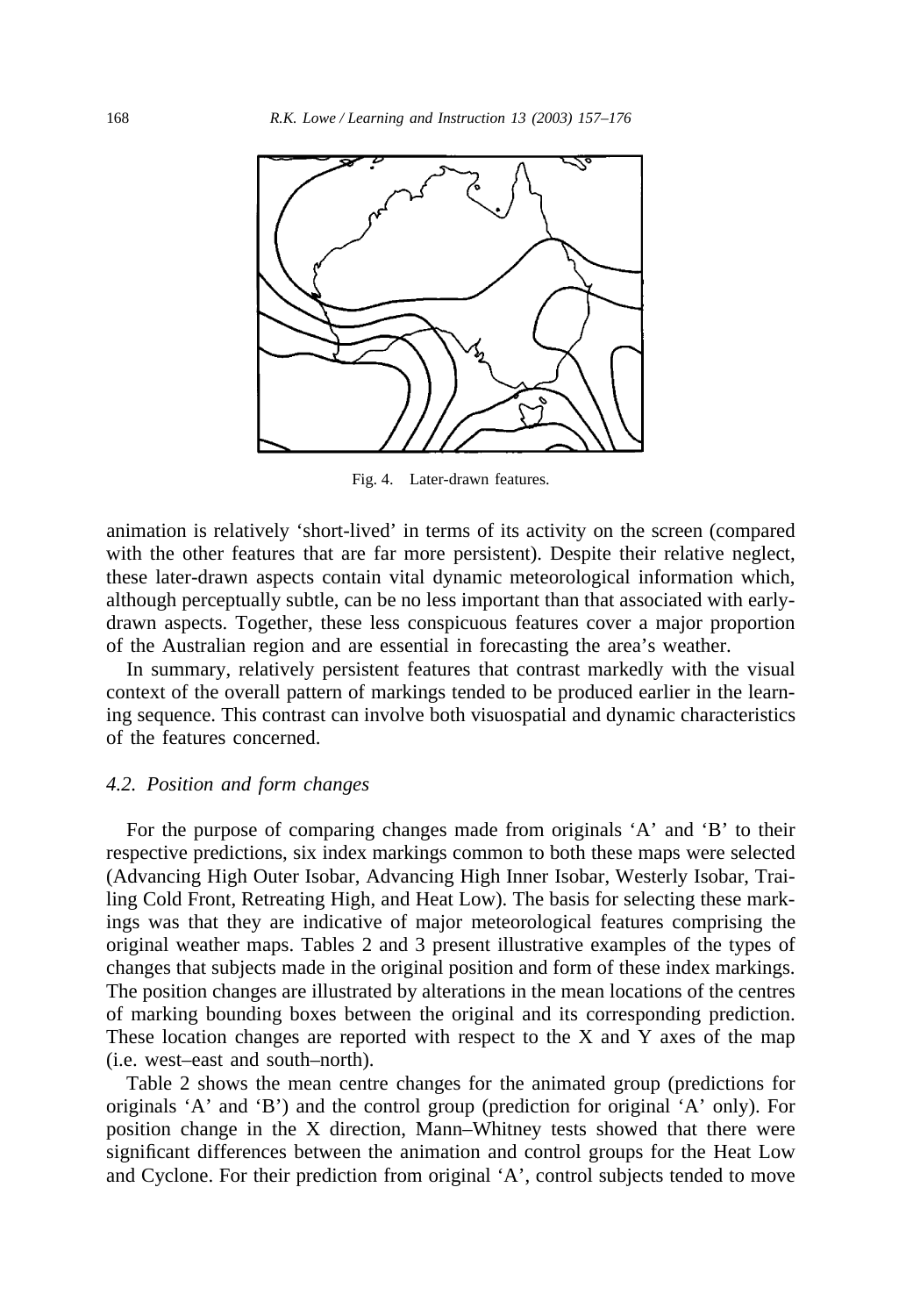| Table 2          |  |
|------------------|--|
| Position changes |  |

| Index marking                   |                      | Mean centre change (cm) |                    |                |                     |             |
|---------------------------------|----------------------|-------------------------|--------------------|----------------|---------------------|-------------|
|                                 | Map A                |                         |                    |                | Map B               |             |
|                                 | Animated prediction  |                         | Control prediction |                | Animated prediction |             |
|                                 | $x$ (+ve to<br>east) | $y$ (+ve to<br>north)   | $\mathcal{X}$      | y              | x                   | у           |
| Advancing High:<br>Outer Isobar | 2.3(2.5)             | $-0.7(1.2)$             | 1.9(1.3)           | $0.4(0.9)^{*}$ | 3.9(4.3)            | $-1.9(1.3)$ |
| Advancing High:<br>Inner Isobar | 6.3(2.9)             | 1.3(1.0)                | 4.8(1.7)           | 1.4(0.9)       | 7.1(4.9)            | 0.5(0.8)    |
| Westerly (Frontal)<br>Isobar    | 1.8(2.9)             | $-0.4(0.7)^{*}$         | 3.0(0.7)           | $0.7(0.9)^*$   | 3.2(5.7)            | $-0.4(0.9)$ |
| Trailing Cold Front             | 5.6(2.3)             | $-0.9(0.7)^{*}$         | 5.4(1.7)           | $1.1(1.1)^*$   | 5.9(1.3)            | $-1.3(0.8)$ |
| Retreating High                 | 1.7(0.9)             | $-0.4(1.1)^{*}$         | 1.1(1.0)           | $2.2(1.2)^{*}$ | 3.4(0.6)            | 0.8(3.8)    |
| <b>Heat Low</b>                 | $3.0(1.1)^*$         | 1.4(0.9)                | $4.7(1.0)^*$       | 1.2(0.9)       | 3.6(2.7)            | $-0.5(1.1)$ |
| (Cyclone)                       | $0.0(0.7)^{*}$       | $-0.4(0.7)$             | $-1.4(1.5)^{*}$    | 0.1(1.2)       | N/A                 | N/A         |

Standard deviations in parentheses.

<sup>∗</sup> indicates significant difference.

| Table 3 |                             |  |
|---------|-----------------------------|--|
|         | Form changes $(W/H$ ratios) |  |

| Index marking                | Map A    |                        |                       | Map B    |                        |
|------------------------------|----------|------------------------|-----------------------|----------|------------------------|
|                              | Original | Animated<br>prediction | Control<br>prediction | Original | Animated<br>prediction |
| Advancing High: Outer Isobar | 1.1      | 1.9(1.0)               | 1.5(0.3)              | 1.1      | 1.8(0.6)               |
| Advancing High: Inner Isobar | 2.1      | 2.0(0.8)               | 1.8(0.4)              | 2.3      | 1.9(0.5)               |
| Westerly (Frontal) Isobar    | 2.7      | 3.5(1.7)               | 2.1(1.0)              | 0.4      | 3.5(0.9)               |
| Trailing Cold Front          | 0.7      | 0.5(0.2)               | 0.5(0.3)              | 0.5      | 0.6(0.2)               |
| Retreating High              | 0.7      | 0.6(0.2)               | 0.7(0.2)              | 0.4      | 0.5(0.2)               |
| Heat Low                     | 1.6      | 1.9(0.4)               | 1.9(0.3)              | 1.9      | 2.0(0.4)               |
| (Cyclone)                    | 0.8      | 0.7(0.2)               | 0.9(0.3)              | N/A      | N/A                    |

Standard deviations in parentheses.

the Heat Low towards the east as part of a somewhat indiscriminate eastward shift they imposed upon most meteorological markings. As with their treatment of other components of the meteorological pattern, the controls tended to make changes for the Heat Low that were largely extrinsic with little intrinsic change being made to the Heat Low itself. In contrast, those in the animation group singled out the Heat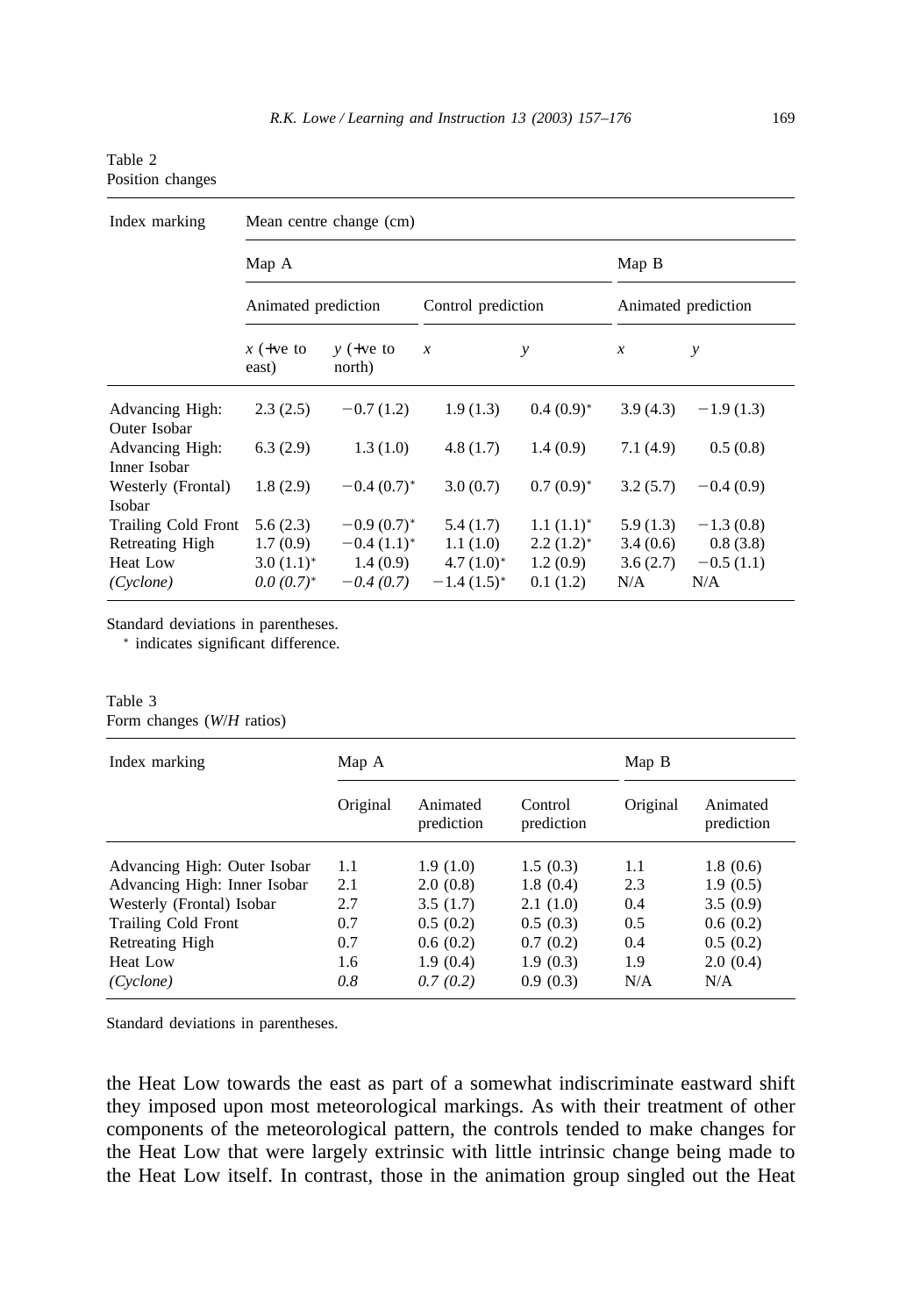Low for different treatment. They tended not to translate the Heat Low as a whole towards the east in concert with other features but rather preserved its general location while modifying it intrinsically by stretching it out across the north of Australia. This is indicated by the difference between the more substantial mean change in position of the eastern side of the Heat Low's bounding box compared with that of its western side ( $M_{\text{east}} = 3.8$ ,  $SD = 2.3$ ;  $M_{\text{west}} = 1.7$ ,  $SD = 1.3$ ). With the Cyclone, the overall tendency was for the control group to move this feature westwards (toward the coast) in their prediction while, for the animation group, its position remained essentially unchanged. For both the Heat Low and the Cyclone, the animation group's prediction responses corresponded with the (meteorologically appropriate) dynamics depicted in the animated weather map material. However, the controls' responses are more consistent with explanations such as the application of simplistic, over-generalised dynamic rules (e.g. 'Australian weather patterns move from west to east' in the case of the Heat Low) or reliance on isolated knowledge fragments about meteorologically newsworthy events (e.g. 'Cyclones off the coast of Australia can swing inland to cause great damage'). In reality (and as depicted in the animation), the situation is far more complex and varied. For example, although features in the southern half of the map generally move from west to east, this is not true for northern features. In particular, Heat Lows typically persist over the hot northern part of the land mass which generates them; as time passes, they merely change in size and shape but remain within the confines of the Australian continent. In the case of Cyclones, patterns of movement are highly varied and unpredictable. Although they sometimes move inland, they frequently (a) remain stationary for extended periods, (b) move out to sea, or (c) simply weaken into a normal low pressure cell then fade away.

For both subject groups, the changes in position along the X axis were much more pronounced than along the Y axis. This appropriately reflects the zonal tendency for daily movement of meteorological features in the Australian region to occur mostly along the west–east axis of the map. However, there were significant differences between the groups in Y axis changes for the majority of index markings. Table 2 shows that, in a number of cases, there was even a tendency for those in the control and animation groups to move these markings in opposite directions (controls shifting them towards the north and the animation group shifting them towards the south). Once again, the changes of position made by the animation group better reflected the meteorologically correct movements depicted in the animation.

Comparison of changes in position along the  $X$  and  $Y$  axes in the predictions made by the animation group for originals 'A' and 'B' needs to be approached with considerable caution because of the differences in details of the meteorological patterns on these maps. The results for map 'B' appear to indicate that when applying what they had learned (i.e. drawing predictions without the aid of the animation), the animation group tended to exaggerate changes in position along the X axis overall  $(M_{A} = 3.6, SD = 2.8; M_{B} = 4.6, SD = 3.9)$  but differentiate less between features. For example, the differences in mean X axis position changes between all successive pairs of index markings shown in Table 2 are greater for map 'A' than for the corresponding map 'B' values. This raises the possibility that the dynamics extracted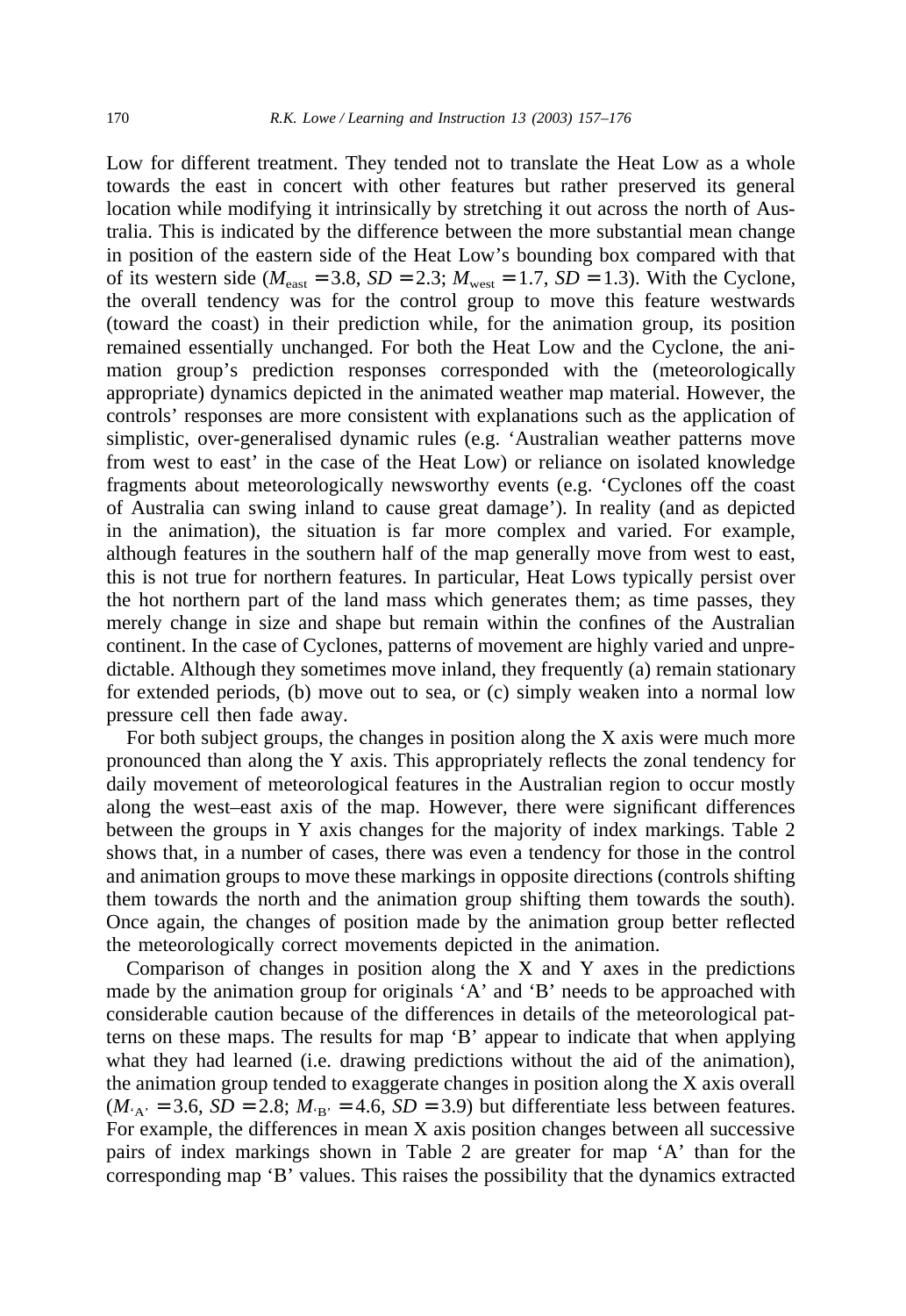from the animation during the previous task were not properly retained and incorporated as part of their knowledge structures. However, interpretation of these results must also include the possibility that they could have arisen from differences in the two map patterns.

Form changes in subjects' responses are illustrated by alterations in the proportions of the markings' bounding boxes. Table 3 gives the width-to-height ratios of the original markings and those for the subjects' predictions. While numerous clear differences were found between the animation and control groups with respect to changes in the positions of markings between original and prediction, this was not the case for changes in form. These direct measurements of the drawings also detected almost no difference between the animation group's form changes for predictions 'A' and 'B'. At first sight, this may seem to indicate that the animation was less successful in helping subjects internalise this aspect of weather map dynamics. A possible explanation under these circumstances would be that subjects' attention is preferentially drawn to the overall extrinsic change in a dynamic entity (translation) rather than its more subtle intrinsic change (transformation). If this were the case, we might expect that the animation group would be more successful at detecting the intrinsic changes that occur with less mobile structures such as the Heat Low, but this is not reflected in the results. However, it is also possible that width-to-height ratio is too crude a measure for detecting the relevant changes in form. The results obtained from the form change expectation ratings discussed in the next section provide some indirect support for this possibility.

### *4.3. Position and form ratings*

Figs. 5 and 6 show the variation in mean ratings of the changes in position and form expected for individual meteorological markings after a 24-hour period (each point represents an individual meteorological marking).

The markings included in these graphs have been restricted to those that most directly represent the pattern of pressure and temperature across the map (i.e. isobars



Fig. 5. Position ratings (for individual meteorological markings working anticlockwise around the map).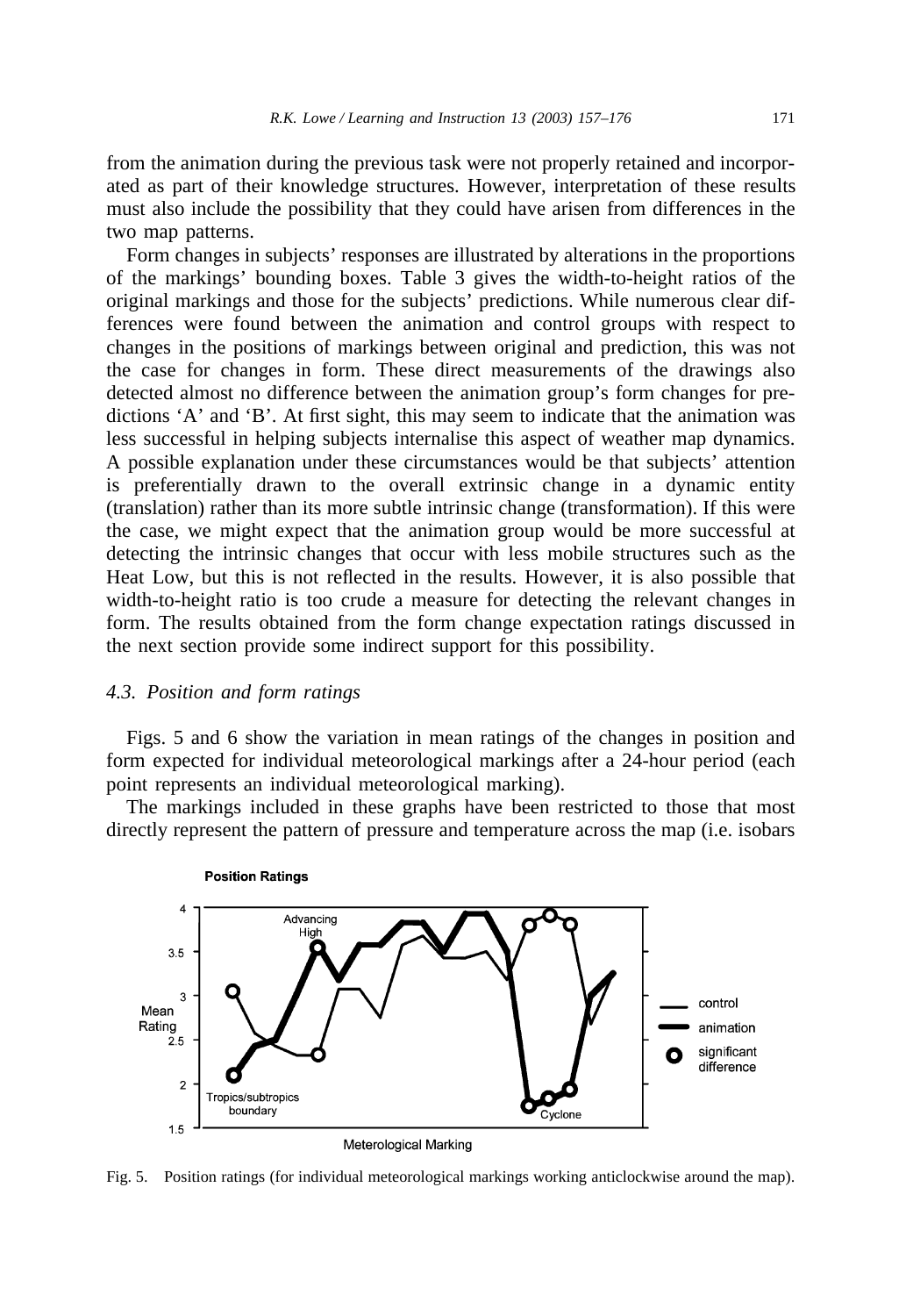

and fronts rather than alphabetic symbols etc. that indicate aspects such as central pressures or the identity of a feature). For both position and form, the control group's graphs have flatter profiles overall. This is a result of their ratings showing less distinction between the markings than was made by the animation group. The graphs indicate that the animation group generally tended to give higher change expectation ratings for both position and form. Mann–Whitney testing for position change expectations showed that in the case of the Advancing High, this difference was significant. However, there were a number of cases where this situation was reversed (notably the markings comprising the Cyclone and the Boundary Isobar running between the northern and southern halves of the map). The animation group's ratings for the expected position changes of the Cyclone and the Boundary Isobar were significantly lower than those from the control group. This result for the Cyclone is consistent with the result reported above in which the animation group changed the position of the Cyclone significantly less than the control group when making their prediction for map 'A', and directly reflects specific dynamic information provided in the animation. Considering the previous results for position change between original 'A' and its corresponding prediction, it is perhaps surprising that the animation group's change expectation rating for the Heat Low was not also significantly lower. This may be because the position change expectation ratings were not broken down into X and Y components, or because the extensive change in the Heat Low's form masked separate identification of its overall change in position. However, the animation group's significantly higher results for the Heat Low form change expectation rating does suggest that they incorporated this dynamic information from the animation into their knowledge structures. This is despite the fact that no such indication was obtained from the proportion measurements based on width-to-height ratios discussed earlier (lending support to the suggestion that the form change measure used was insufficiently sensitive). The animation group's form change expectations for the Westerly Flow and Retreating High were also significantly higher than those given by the control group. These features, like the others for which significant differences in change expectations were found, are key component elements for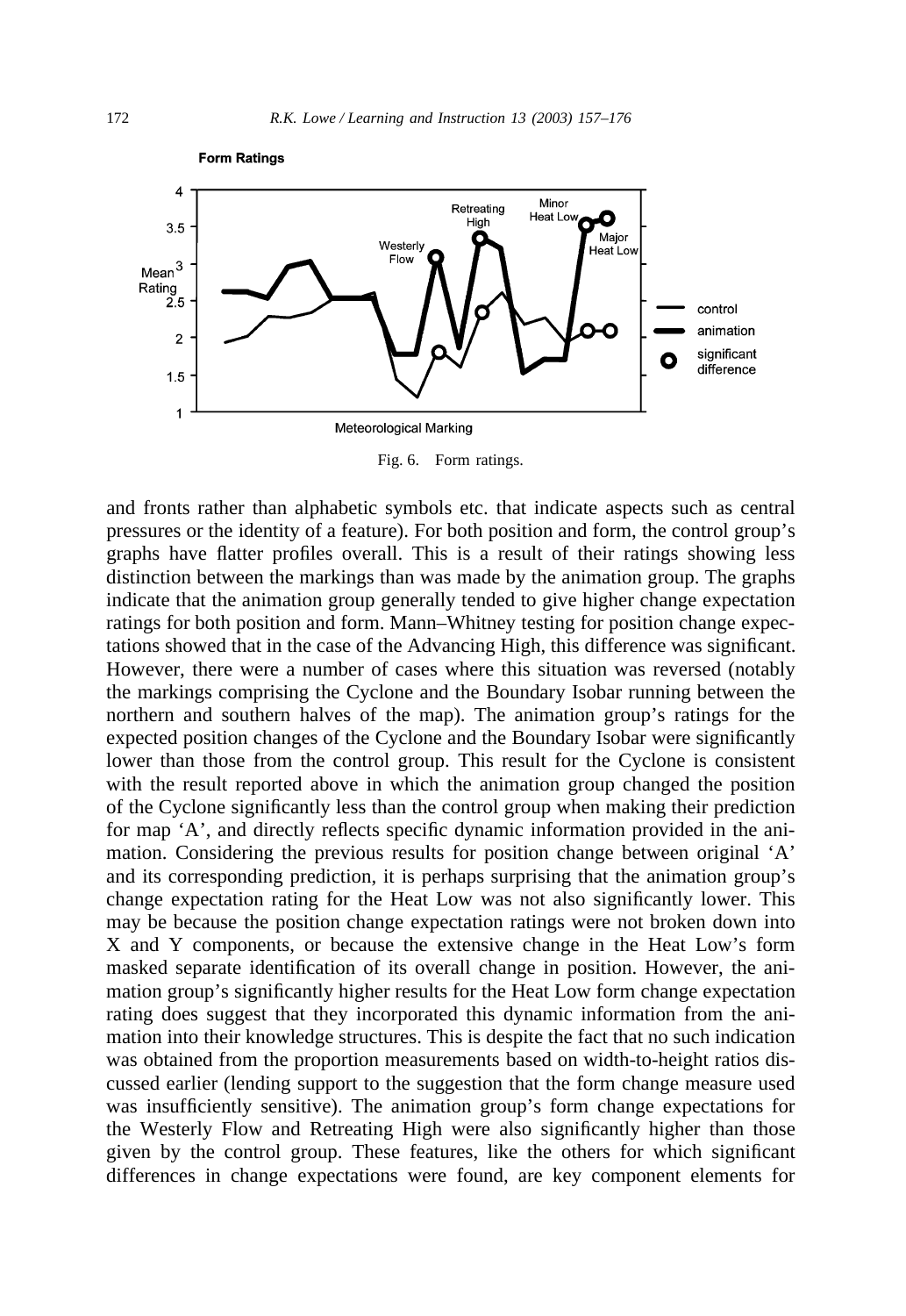major meteorological features around which the dynamics of a weather map are structured.

#### **5. Discussion and conclusion**

The overall findings from the present study are generally consistent with those from the previous investigation (Lowe, 1999a), in that meteorological novices' extraction of information from the weather map animation appeared to be largely driven by perceptual characteristics of the display. As a consequence, pictorial components with low perceptual salience tended to be neglected, irrespective of their thematic (meteorological) importance. An intra-representation effect was indicated for visuospatial and dynamic aspects of the display. Subjects tended to extract information about components with visuospatial characteristics such as structural coherence and distinctive appearance more readily than they extracted information about components lacking in these qualities. The extent to which components of the animation exhibited dynamic change also appears to have been a major influence on the extraction of information. However, it is not only about graphic entities undergoing extensive change in position that information was preferentially extracted. Rather, information tended to be noticed when there was substantial dynamic *contrast* with the visual context. Findings from the present study suggest that components of the animation can attract attention either because they (a) change substantially *more* than their surroundings, or (b) change substantially *less* than their surroundings. Further, it seems that both form change and position change can play a role in preferentially attracting attention when they contrast sufficiently with the context.

Although useful information was extracted from the animation, its potential for helping learners construct higher-quality mental models is probably limited because of its narrow scope. For the perceptually more conspicuous aspects of the display, subjects in the animation group were certainly able to extract relevant dynamic information likely to help them both correct the types of gross inaccuracies that novices tend to have in their mental representation of weather map dynamics and develop a more differentiated knowledge structure about the dynamic characteristics of the various types of weather map features. However, there are many aspects of weather map dynamics that are of major meteorological importance and yet are perceptually far more subtle than those that subjects readily extracted from this animation. Previous research on the way meteorological novices mentally represent weather maps indicates that these subtleties of the dynamics are largely absent from their knowledge structures. In the present study, the animation did not appear to be effective in making subjects any more sensitive to these less obvious dynamics aspects, despite the fact that they were explicitly depicted in the animation and a high degree of user interaction was provided for. In addition, even if subjects can *extract* some potentially useful information from the animation, this does not necessarily mean that that it will be properly *retained* and *incorporated* into their knowledge structures. It seems likely that for animations in which users are given no control over the presentation, the types of negative consequences for learning of the intra-representation selective attention effect indicated in this study would be even more pronounced.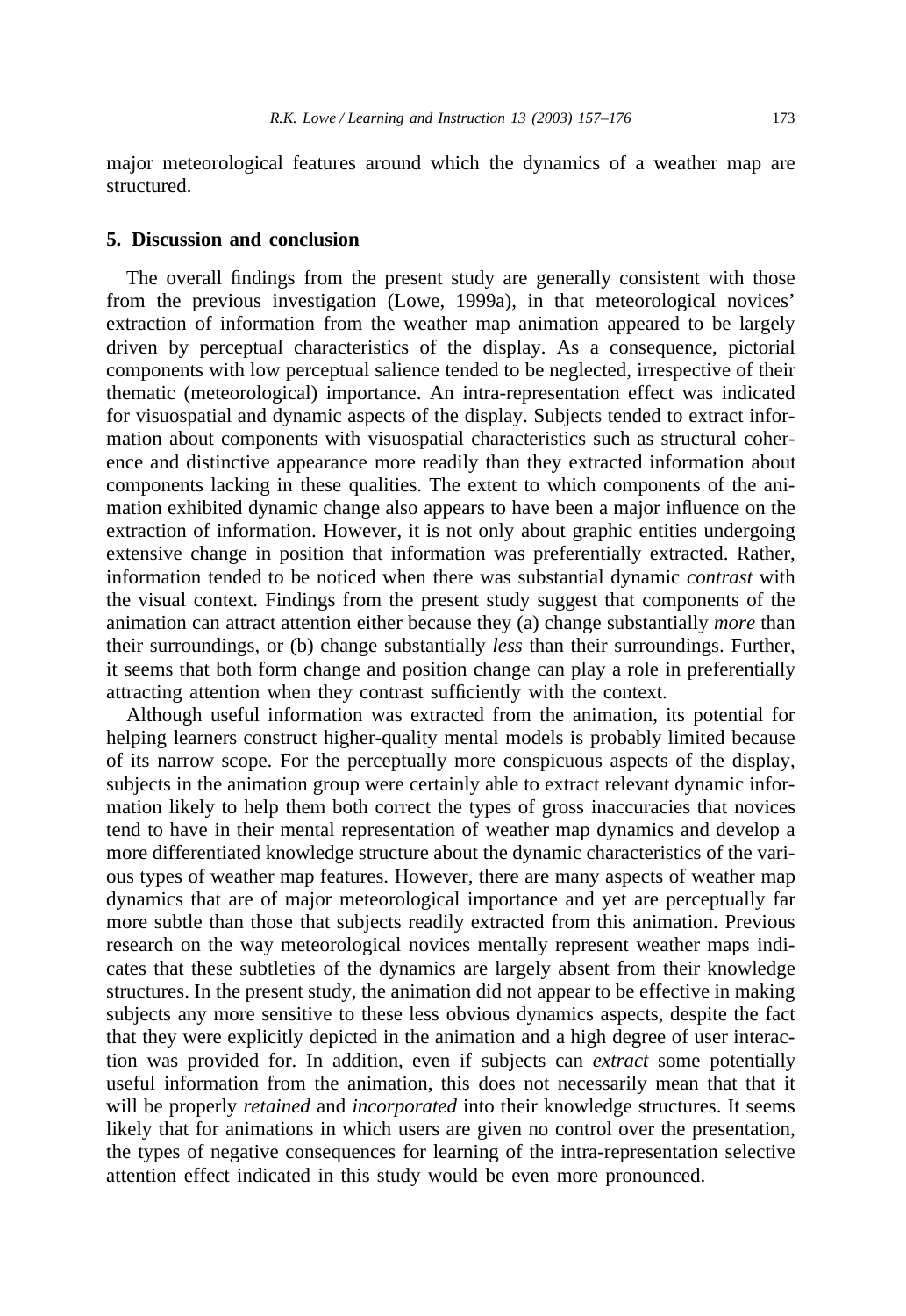Retention of information extracted during the animation learning task with respect to both position and form changes was indicated. However, the general trend for position changes to become exaggerated while at the same time differentiation between individual features becomes degraded suggests that the information retained underwent some distortion. Retention seemed more likely for those aspects of the display that were extracted from the animation relatively easily, so that information incorporated into knowledge structures is also likely to be incomplete, fragmentary and of limited value in building high-quality mental models of weather map dynamics. A similar effect has been reported with text processing. Readers who do not know what information is important in a text document can respond to surface structural aspects of the text and so produce a somewhat idiosyncratic set of connections among its elements (Coté, Goldman, & Saul, 1998).

Processing of the animation in this study was consistent with perception having divided the set of presented information on the basis of its dynamic characteristics into a 'field' that received most selective attention and a 'ground' that served a secondary contextual role (analogous to the field–ground distinction made for a static image on the basis of its visuospatial characteristics). Extraction and retention of information from the animation appeared to be largely driven by this perceptually based hierarchical subdivision of the animation's content, with dynamic as well as visuospatial characteristics influencing perceptual salience. Although the 'field' part of this display did contain much dynamic information vital for building a highquality mental model, other more subtle but equally critical dynamic aspects were present in the relatively neglected 'ground'. There would be important implications for the designers of educational animations if further research in other content domains established that this pattern of processing applies to complex animations in general. For example, animations designed for learners who are relatively unfamiliar with the depicted subject matter would need to take account of this *dynamic* field– ground effect by incorporating design features that addressed cases where perceptual salience did not correspond with thematic relevance.

Evidence from previous research (Lowe, 1999a) raises the possibility that visuospatial and dynamic factors function synergistically. In that investigation, domain novices sought to impose inappropriate simple everyday cause–effect interpretations on to the information displayed in a weather map animation by allocating features in the display to 'subject' and 'object' roles. A synergistic effect may underlie the present results, whereby the addition of movement heightens the perceptibility of visuospatial characteristics of features that are already relatively distinctive in a static display (for example, in a superficial sense a cold front moving rapidly from west to east misleadingly appears to push other markings across the display area). Such a predisposition to search for cause–effect relations that seem to make the material more 'meaningful' may be another low-level driver that fundamentally influences the way animations are interpreted, especially by those who lack expertise in the depicted domain. This possibility that misconceptions can actually be induced when learners work with instructional animation warrants exploration in future research.

The animation used in this study did not contain added cues intended to focus learners' attention on particular aspects of the display. Without an extensive domain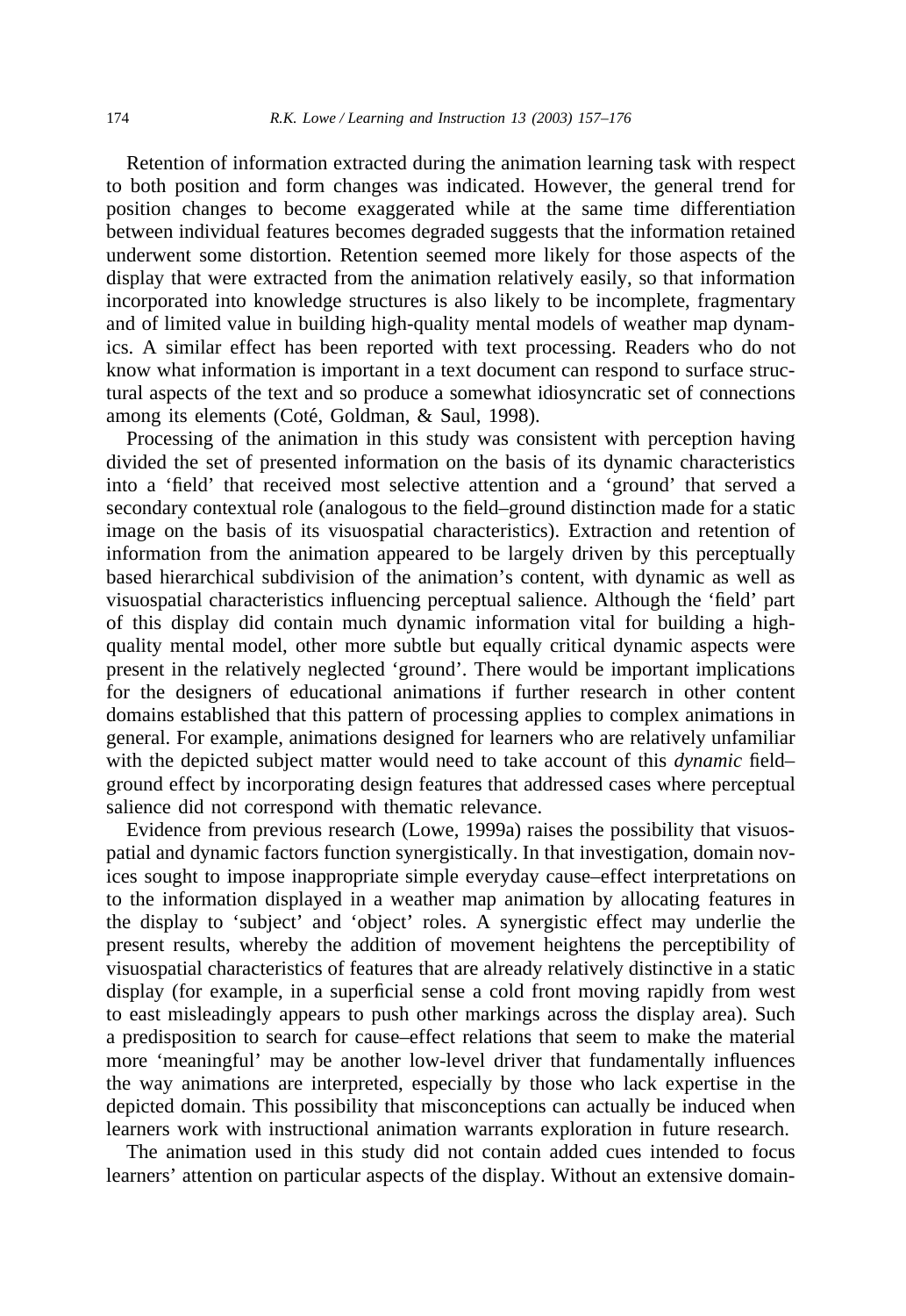specific knowledge base to provide a more meteorologically appropriate approach to the extraction of information, learners who are novices in this area must process the animation in a largely bottom-up manner. Nevertheless, animations are frequently favoured across a wide variety of domains as a means of introducing difficult subject matter to learners who have little experience in the domain concerned. However, the findings of this study suggest that merely providing an accurate animated depiction of the to-be-learned material may not of itself be sufficient to produce the coherent and comprehensive knowledge structures required for learners to build high-quality mental models of dynamic content (even when the animation provides for interaction and extensive user control). This suggestion runs directly counter to much current educational practice, where the use of animation appears to be based upon a simplistic assumption that animation is intrinsically superior to static presentation. The findings of this study support the view that if animations simply display processes without providing further instructional enrichment, their educational potential may be compromised. On the basis of these findings, the potential of animation as a tool for learning is unlikely to be fully realised unless the design of these presentations gives proper attention to supporting learners' extraction of domain-relevant information and its incorporation into existing knowledge structures. The fundamental issue of conflict between thematic relevance and perceptual salience is not of course unique to animations. It is already well known for static pictures where it is addressed by using various visuospatial techniques to modulate perceptual salience. However, with animations there is the additional effect of dynamic characteristics on relative perceptibility. It seems likely that the high degree of freedom learners were given to explore this weather map animation had some negative consequences for learning. The problem appeared to stem from the lack of any explicit information about the relative meteorological importance of various aspects of the animation. On this analysis, it is possible to speculate that learners could be helped by animations designed to provide a more directive learning environment incorporating specific visual and temporal guidance (such as graphic cues and pre-set interrogation pathways). Further research is needed to determine the extend to which these findings can be generalised and how the characteristics of animations might be manipulated in order to modulate the way in which learners' selective attention is distributed between features of the display that differ greatly in their intrinsic perceptibility.

#### **Acknowledgements**

The author thanks Susan Goldman, Peter Reimann and John Kirby for their helpful suggestions on a previous draft of this paper.

## **References**

Coté, N., Goldman, S. R., & Saul, E. U. (1998). Students making sense of informational text: relations between processing and representation. *Discourse Processes*, *25*, 1–53.